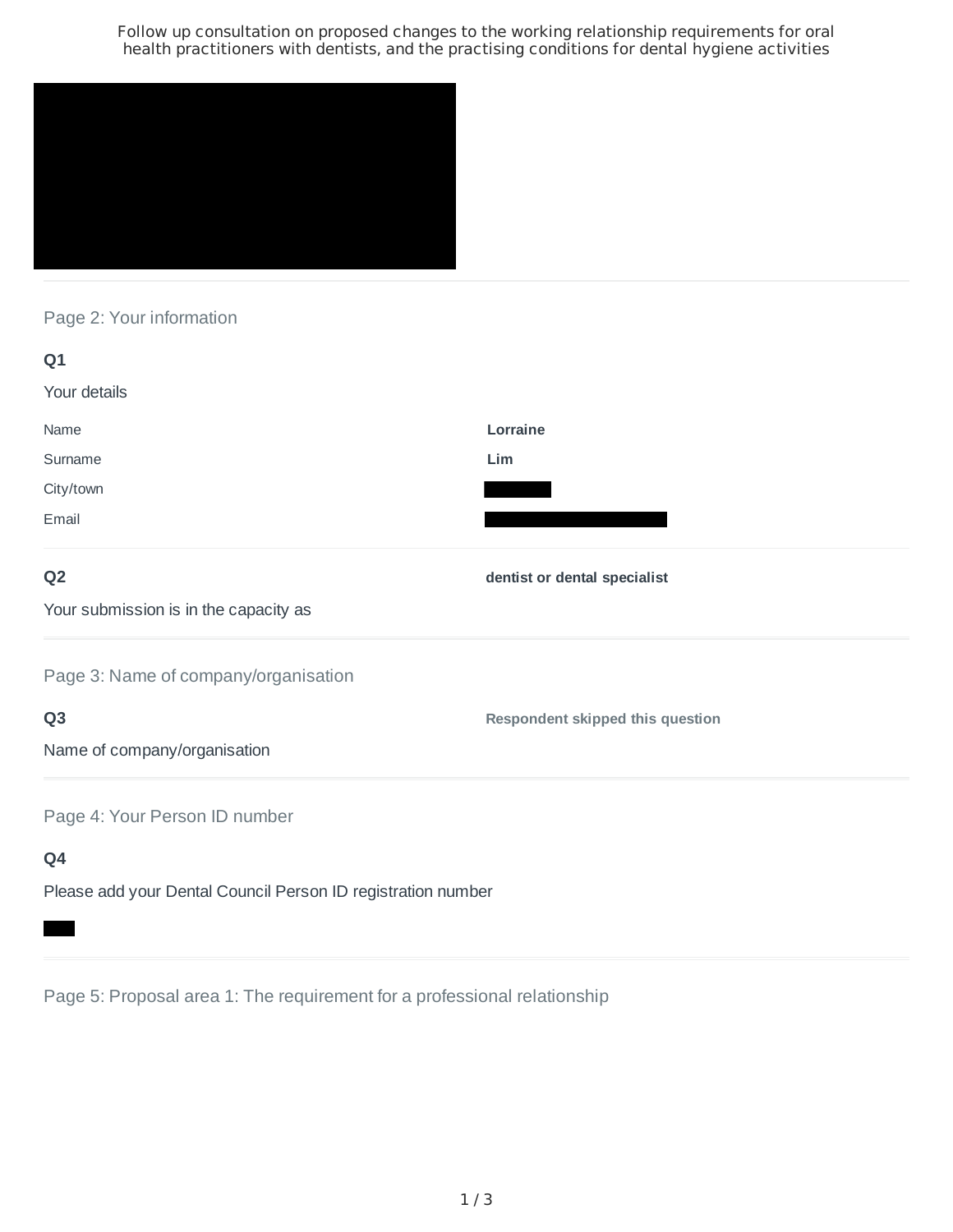Follow up consultation on proposed changes to the working relationship requirements for oral health practitioners with dentists, and the practising conditions for dental hygiene activities

## **Q5**

**Disagree**

Do you agree/disagree with the proposal to remove the mandated requirement for a professional relationship (dental therapy), working relationship (dental hygiene, orthodontic auxiliary practice), and a consultative professional relationship (oral health therapy) from the respective scopes of practice. Please detail why.

## **Q6**

Please provide comments to support your response.

allows for in house/in surgery consultation between colleagues in the event of a more complex situation that the patient may not have disclosed prior to the appointment. For example a drug interaction.

Page 6: Proposal area 1: The requirement for a professional relationship

# **Q7**

#### **Disagree**

Do you agree/disagree to remove references to working/professional/consultative professional relationships from the dental therapy, dental hygiene, orthodontic auxiliary practice, oral health therapy, dental technology and clinical dental technology scopes of practice? (as detailed in Appendices  $A - F$ ). Please detail why.

### **Q8**

Please provide comments to support your response.

removes the beneficial working relationship between the dentist and other dental colleagues

Page 8: Proposal area 2: Practising conditions for dental hygiene activities

### **Q9**

Do you agree/disagree with the removal of the requirement for direct clinical supervision for administration of local anaesthetic and prescription preventive agents? Please detail why.

### **Q10**

Please provide comments to support your response.

I believe that a dental hygienist with the appropriate training in administering Local anaesthesia, and who is appropriately trained and has adequate knowledge of possible drug interactions should be trusted to administer it without direct supervision

### **Agree**